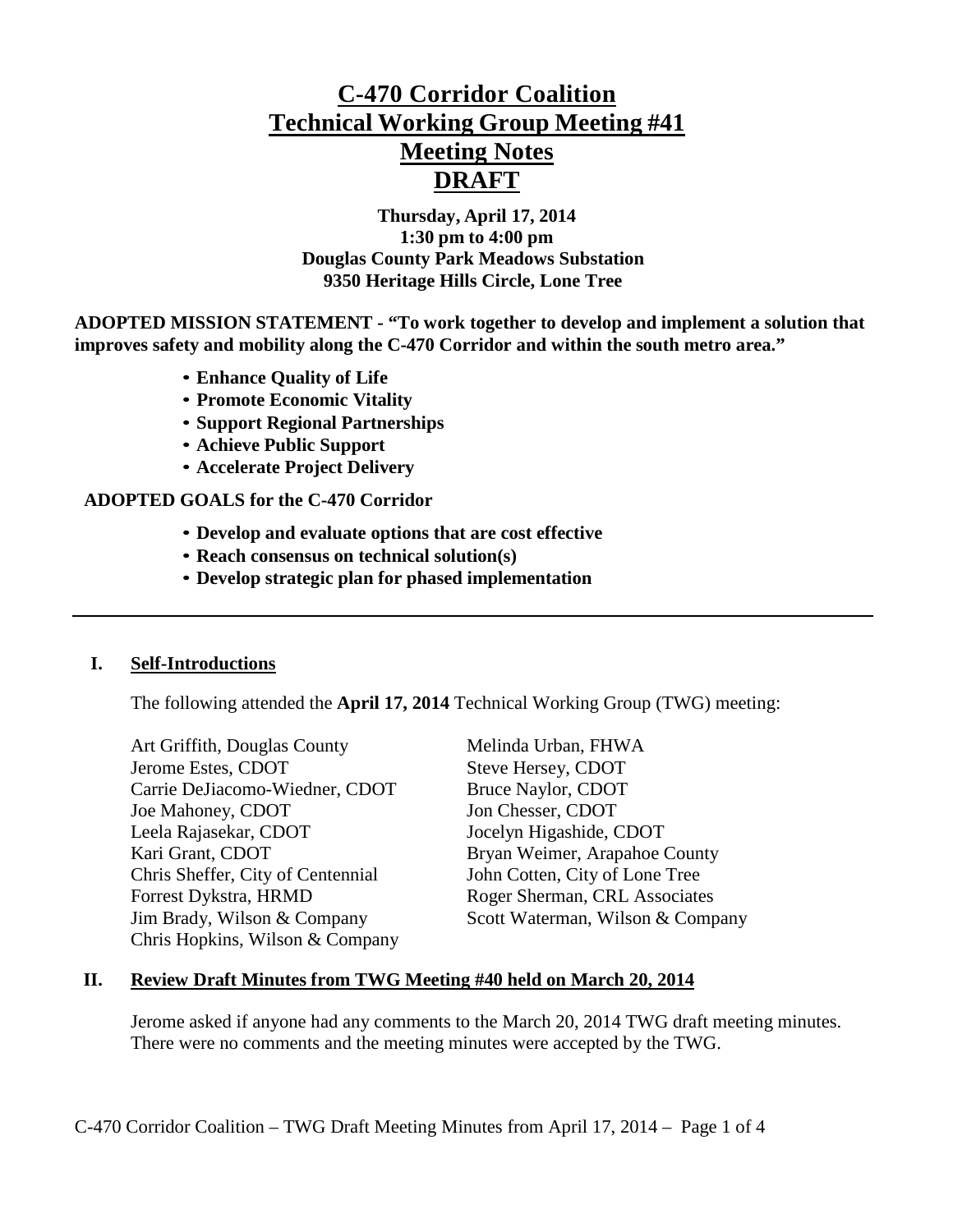# **III. TIGER VI Grant Application Update**

Jerome Estes provided an update on the TIGER VI grant application, noting that CDOT will be evaluating three project applications: the C-470 RAMP project, I-70 Peak Period, and US50 in Region 2. CDOT has a deadline of April  $24<sup>th</sup>$  to provide a final copy of the grant application to the finance office and OFMB. Jim Brady stated that the C-470 Policy Committee has signed a joint letter of support, the South I-25 Urban Corridor TMA is providing a letter of support, and CDOT is obtaining legislative support. This collaboration is a real strength that will support the application along with the innovations that are part of the TIGER application. CDOT will be asking for approximately \$15 million to support the C-470 RAMP project.

# **IV. Highlights from the April 3, 2014 C-470 Corridor Coalition Policy Committee Meeting**

## • **PC decision to advance I-25 direct connect ramps**

Jerome stated that the C-470 Policy Committee is in support of the direct connect ramp concept and there was consensus to move forward with the direct connect ramp option. Since that time Cambridge Systematics (CS) has been able to provide updated revenue numbers related to the direct connect ramps. The direct connect ramps are a fundamental change to how revenue is generated along the corridor. The latest iteration with the direct connect ramps is showing \$103M available for toll revenue bonds. This combined with the \$100M in RAMP funding, \$10 in local funds, \$2M in CDOT FASTER funds, and \$15M from TIGER, would support the current \$230M project estimate.

Scott Waterman noted that the project estimate was updated to include \$18.5M for the cost of the direct connect ramps, and  $$4M$  for the additional  $2<sup>nd</sup>$  westbound managed lane to Colorado that is required for this configuration. The project team is now looking at how these results affect the project schedule. Jim Brady noted that the revenue numbers were an interim deliverable from CS so that we could synchronize numbers for the TIGER application. CS will be doing a more robust model to refine the revenue, but the numbers are expected to remain similar. The Level 3 Traffic & Revenue study will produce the investment grade rating.

# • **Public Hearing for RAMP Projects at DRCOG**

Art Griffith provided an update from the DRCOG public hearing on April 16, 2014. All public comment were positive and DRCOG voted to take action at the May 21<sup>st</sup> meeting to adopt all of the RAMP projects in the Cycle 2 Amendments to the DRCOG 2035 plan.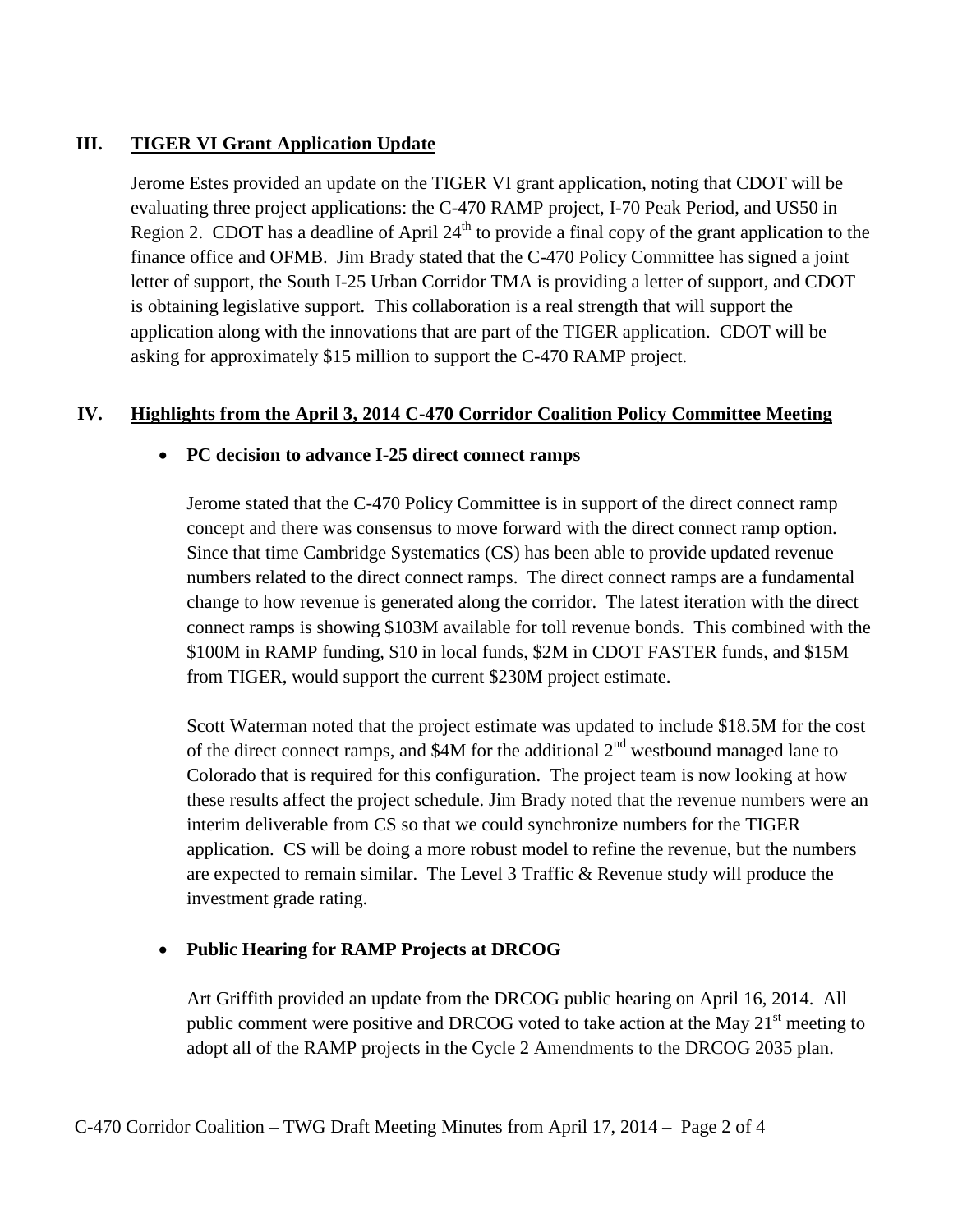#### • **HOV 3+ Discussion**

Art Griffith stated that there was a recent presentation to the DRCOG MVIC on HOV3+. It's clear that there is a need to vet this issue through the public and at the last C-470 Policy Committee meeting general comments where that HOV3+ could be looked at in the future once enforcement techniques are developed. There is a risk of the cost of enforcement and lost revenue with HOV3+. Art asked the TWG to talk to their elected officials about the desire to potential incorporate HOV3+ in the future.

There was discussion regarding the costs related to enforcement of HOV3+ and the risk of lost revenue, and current technologies related to enforcement. Technology may be developed in the future that will make enforcement a lot more practical. Jerome noted that CDOT understands the concerns the Coalition has with the cost of HOV3+, but wants to be sure that we follow proper protocol to address the issue. Art noted that perhaps the Coalition's constituents may look to CDOT to consider the merits of HOV3+ once the project debt has been paid off. John Cotten noted that, as we present this question to the public, we need to be careful how the question is presented. HOV is viewed as a good thing, but we need to show how the cost and risks associated with enforcement and revenue could affect the project.

## • **Public Outreach Strategies Discussion**

Art Griffith introduced Roger Sherman with CLR who has been contracted by Douglas County to support the public outreach. Art noted that we had a message from the Policy Committee to have the TWG refine the public outreach program that will go through the revised EA decision document. Then CDOT has a plan for public outreach during the procurement phase. The PC understood the need to reach out to the individual neighborhoods with noise concerns before holding the proposed general public meetings.

Roger noted that the PC and TWG should have a unified message so that all local agencies are presenting the same information. Art stated that the PC made a decision to do another round of telephone town hall meetings as they considered very effective before. Roger recommended that they are held about a week before the open houses. The TWG decided to hold open house meetings in Lone Tree, Centennial, Highlands Ranch, and Jefferson County, followed by a single Public Hearing potentially at the Highlands Ranch mansion or Highlands Ranch Metro District office.

Jon Chesser stated that is has been 2-years since the last public open house and that we need to present the project now, how it is being funded, and provide visuals of the